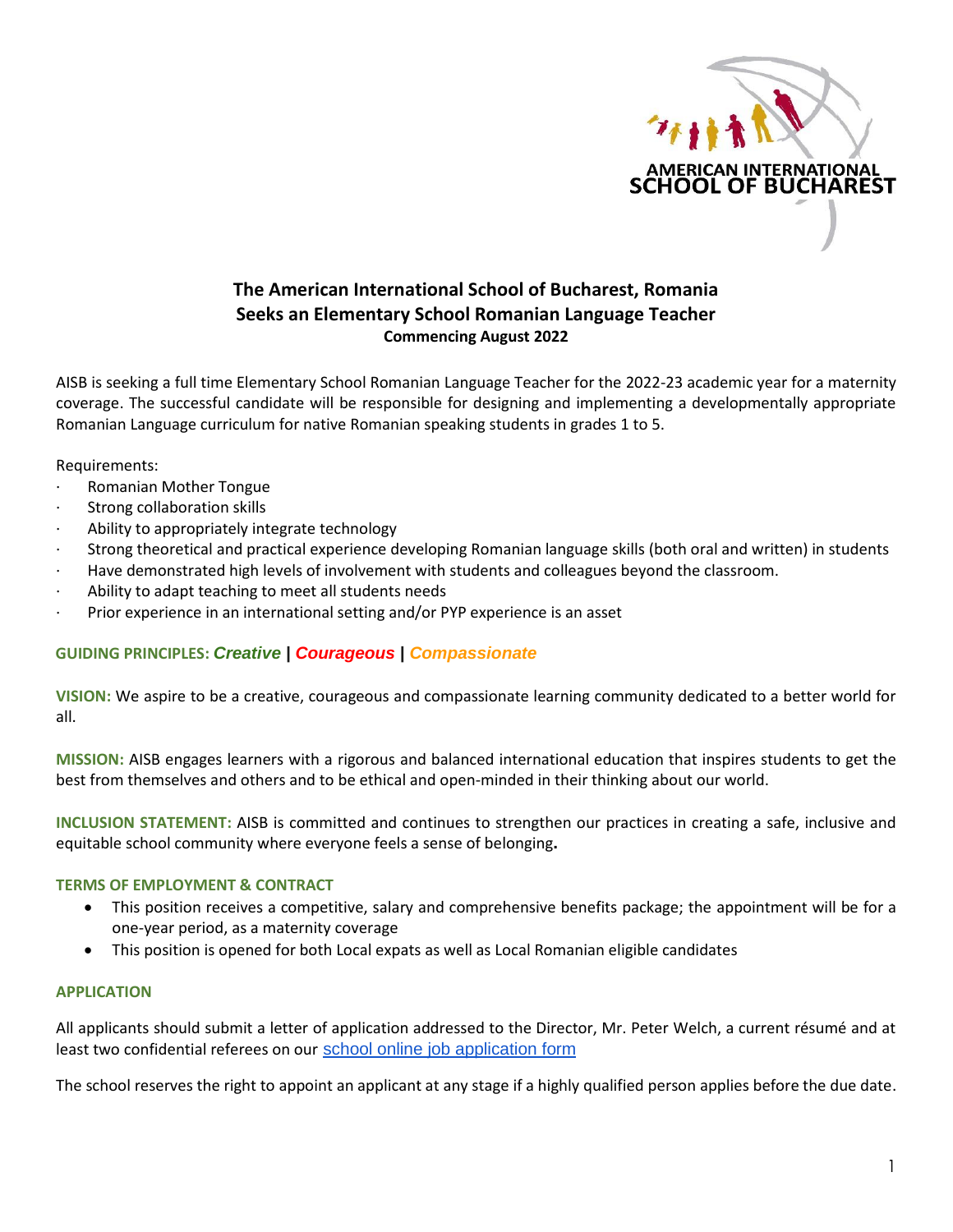

### **The School**

AISB was founded in 1962 by the American Embassy to serve the children of Diplomats living in Bucharest at the time. From its humble beginnings, teaching only six students in a garage, AISB's growth over the last 55 years has been extraordinary. We now have over 250 faculty and staff members who provide an excellent international education to 910 students in Early Childhood 2 through Grade 12. With 56 nationalities represented, we host a wonderfully rich and diverse community on our ten-hectare, purpose-built campus with state-of-the-art facilities. AISB maintains a comprehensive website, containing numerous documents and reports, which potential applicants will find useful at<http://www.aisb.ro/>**.**

#### **Campus and Facilities**

Our campus covers ten hectares (about 27 acres), and offers state of the art facilities to our students, including a performing arts theater/auditorium, library & media center, three computer labs, cafeteria, gymnasiums and extensive sports facilities. The campus is located in the Baneasa forest area, approximately 10 km from the center of Bucharest and 13 km from the Henri Coanda International Airport.

### **Curriculum and Accreditation**

AISB is accredited by the *New England Association of Schools and Colleges(NEASC)* and the *Council of International Schools (CIS)* for grades EC2-12, and is authorized by the *International Baccalaureate (IB)* organization to offer the IB Primary Years, Middle Years and Diploma Programmes. AISB is a member of *Central and Eastern European Schools Association* (CEESA), based in Warsaw, Poland; *College Board,* the *Educational Records Bureau (ERB)*; and *Council of Support and Advancement of Education* (CASE). AISB is affiliated with and receives grant support from the U.S. Department of State's Office of Overseas Schools (A/SO), Washington, D.C. AISB is also recognized by the Romanian Ministry of Education.

#### **Faculty**

AISB is committed to high standards of achievement, as exemplified by a highly qualified faculty who have continuous access to current instructional materials and teaching strategies. AISB faculty and staff come from a multitude of countries including USA, Canada, New Zealand, Australia, UK, France, Spain, Romania and Ireland; the school actively supports and encourages the professional growth of its faculty and staff. Teachers enjoy an excellent benefits package and savings potential. Bucharest is a safe and interesting place to live with a fascinating history and cultural heritage. Most faculty tend to stay for multiple contracts.

#### **The Student Body**

AISB has a richly diversified population of approximately 910 students, with 56 nationalities attending the school from Early Childhood 2 through Grade 12. Romanians comprise approximately 30% of the student population, North Americans 16%, Israelis 11%, Germans and Koreans 6% each, British 4% and the remainder from Europe, Asia, Africa, Middle East, Australia, and South and Central America. The average class size is twenty students.

#### **Active Parental Support**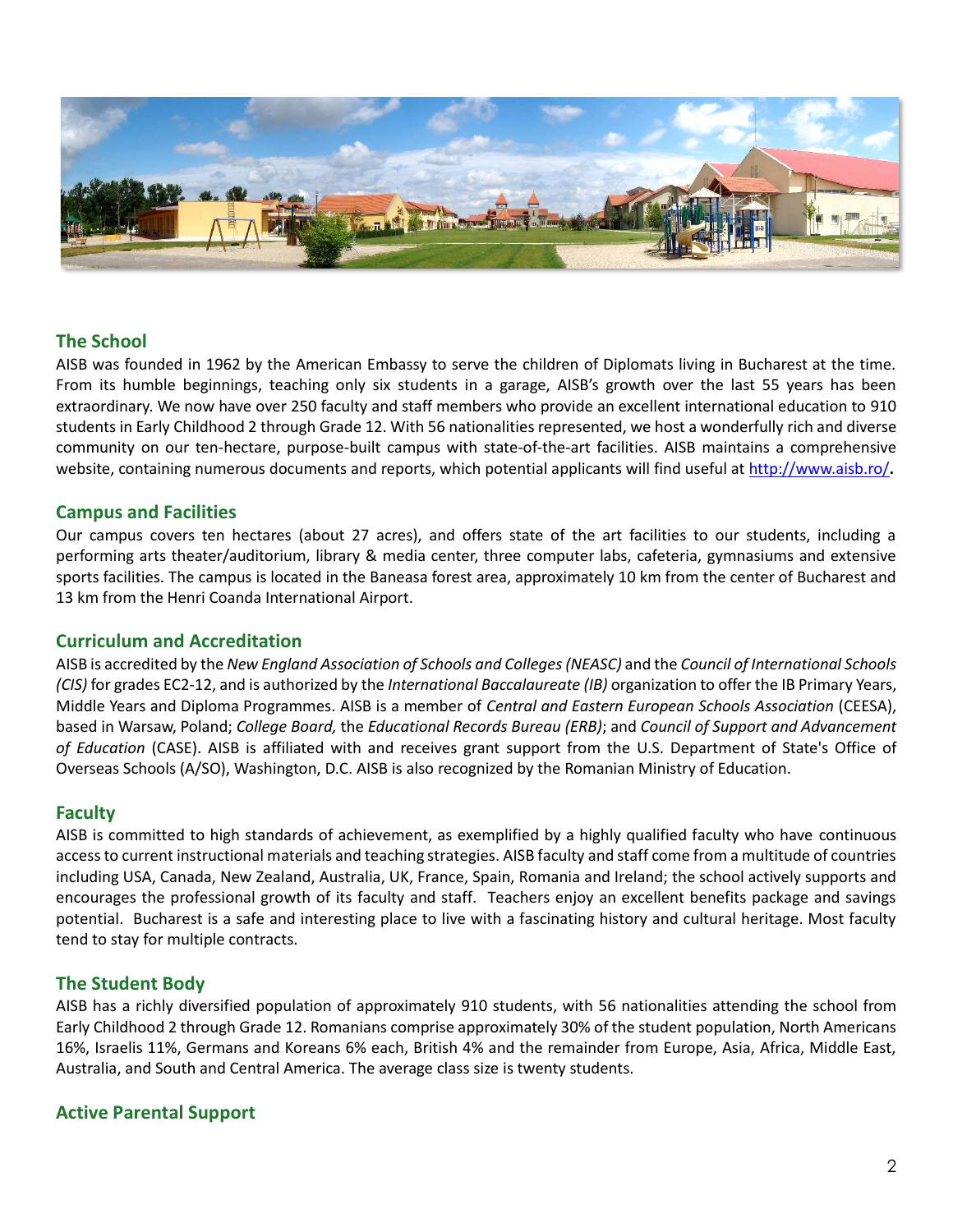The AISB community enjoys the support of a very enthusiastic and hands-on Parent and Teacher Organization that supports the education of AISB students by fostering relationships among the school, parents, and teachers, activities and communication between different parts of our community. The PTO organizes and participates in numerous events during the year, such as the Harvest Festival, Festival of Lights, International Festival, Auction Gala, and Terry Fox Run, among others, as well as creating links between the parent community and the school.

## **The School Board of Trustees**

The Board of Trustees is the governing body of the school. It exists to ensure that our students receive the best education, that our teachers have all the resources to teach and benefit from a constructive working environment, and that the school budget is well funded to support our Mission, Vision and Values. The AISB Board of Trustees has ten voting members. The Chair is appointed by the American Ambassador from among the senior officers of the US Embassy. The Board generally meets once a month to oversee and ensure school governance, school policy and to set strategic direction.

# **The Country and City**

#### **Location:** (Southeastern) Central Europe

**Time Zone:** Seven hours ahead of U.S. Eastern Standard Time (GMT + 2) **Area:** 92,043 sq. miles (238,391 sq. km) - a little larger than the state of Minnesota

#### **Population:** 19,942,000 (March 2014)

**Largest cities:** Bucharest (1,883,400), Cluj Napoca (324,600), Timisoara (319,300), Iasi (290,400), Constanta (283,900), Craiova (269,500), Brasov (253,200), Galati (249,400), Ploiesti (2209,900), Oradea (196,400). Romania's population lives in 320 cities and towns and 12,956 villages. **Main Ethnic Groups:** Romanian 84%, Hungarian 6.1%, Roma 3.1%,German 0.2%, Ukrainian 0.2% **Religions:** Christian Orthodox 81%, Roman Catholic 4.3%, **Official Language:** Romanian **Currency:** Leu (RON) (plural *Lei*)

**Capital:** Bucharest (*București*)

Romania is situated in the southeastern part of Central Europe and shares borders with Hungary to the northwest, Serbia to the southwest, Bulgaria to the south, the Black Sea to the southeast, Ukraine to the east and to the north, and the Republic of Moldova to the east. Roughly the size of Oregon, Romania is the second largest country in the area, after Poland. **Bucharest** — the capital city of Romania — is located at the same latitude with the cities of Portland - Oregon; Montreal - Canada; Venice - Italy; and Bordeaux - France. Romania's territory features splendid mountains,



beautiful rolling hills, fertile plains and numerous rivers and lakes. The Carpathian Mountains traverse the center of the country bordered on both sides by foothills and finally the great plains of the outer rim. Forests cover over one quarter of the country and the fauna is one of the richest in Europe including bears, deer, lynx, chamois and wolves. The legendary Danube River ends its eight-country journey at the Black Sea, after forming one of the largest and most bio-diverse wetlands in the world, the Danube Delta. About a third of the country consists of the Carpathian Mountains (also known as the Transylvanian Alps). Another third is hills and plateaus, rich with orchards and vineyards. The final third is a fertile plain, largely devoted to agriculture.

## **Climate**

Because of its position on the southeastern portion of the European continent, [Romania](http://en.wikipedia.org/wiki/Romania) has a climate which ranges from temperate to continental. The average annual temperature is 11 °C (51.8 °F) in the south and middle-south and 8 °C (46.4 °F) in northeast. In [Bucharest,](http://en.wikipedia.org/wiki/Bucharest) the temperature ranges from average low −5 °C (23 °F) in January to average high 29 °C (84.2 °F) in July and August, with average temperatures of −3 °C (26.6 °F) in January and 23 °C (73.4 °F) in July and